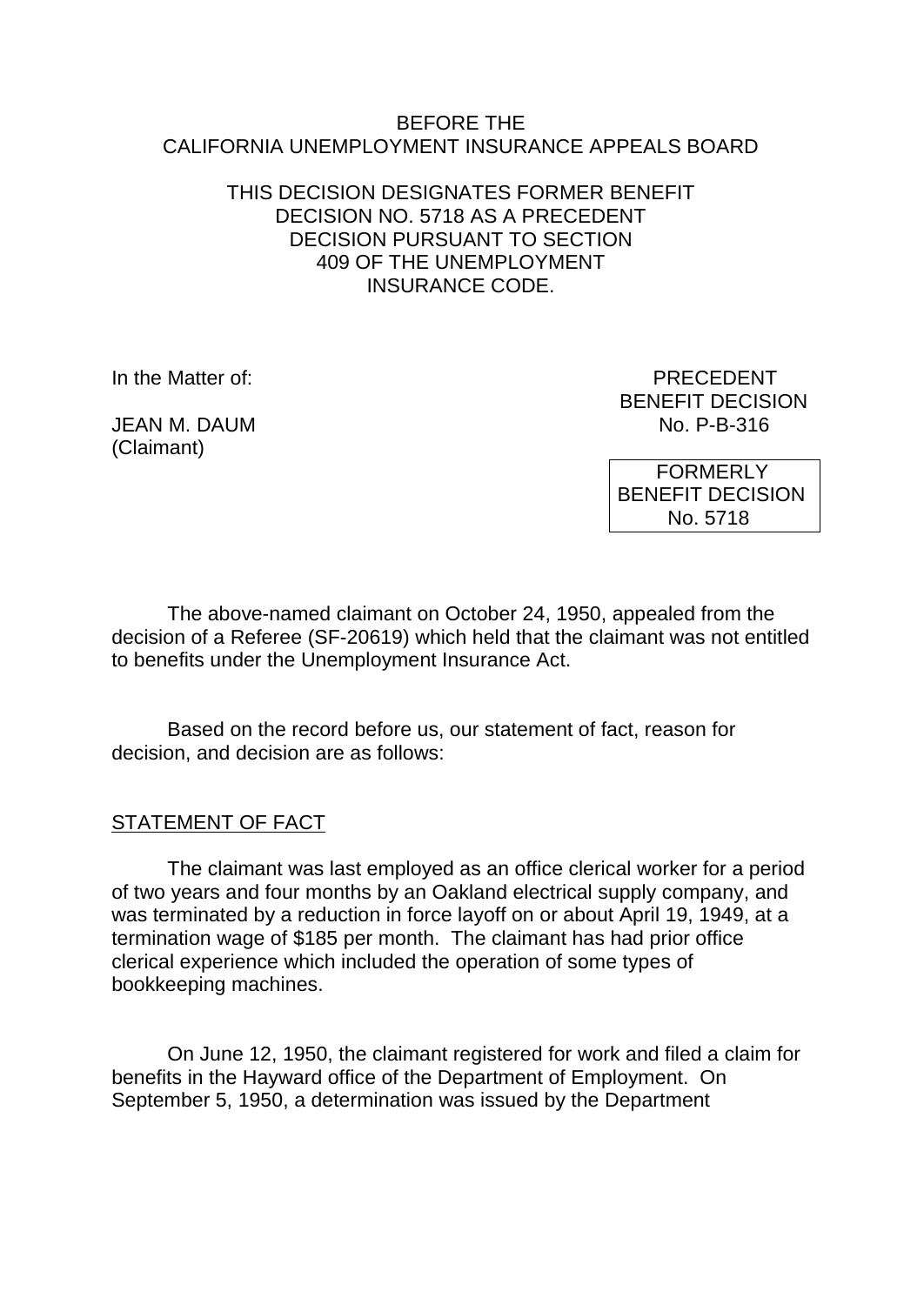assessing a disqualification for the period beginning August 28, 1950, and ending October 1, 1950, under the provisions of Section 58(a)(4) of the Unemployment Insurance Act [now section 1257(b) of the Unemployment Insurance Code].

This determination was predicated upon the fact that the claimant had refused a referral to suitable employment without good cause on August 30, 1950. The determination of September 5, 1950, additionally held the claimant ineligible for benefits for an indefinite period beginning August 21, 1950, under the provisions of Section 57(c) of the Act [now section 1253(c) of the code], on the ground that restrictions placed by the claimant with respect to location, salary, and hours of employment acceptable to her, resulted in her being unavailable for work within the meaning of the Act. The claimant appealed to a Referee who affirmed the determinations.

The claimant resides approximately two miles from the village of Pleasanton, Alameda County, California, and approximately fifteen miles from Hayward. The claimant's husband is employed in the City of Oakland, and it is the claimant's desire to obtain employment in the central business district of Oakland between the hours of 8:00 a.m. and 5:00 p.m., so that advantage may be taken of transportation available with her husband, who travels by automobile. The claimant does not desire employment in locations other than Oakland, owing to the transportation factor, as employment in Hayward or other communities not on her husband's route to work, would entail additional transportation time and cost, although the claimant would accept employment in Hayward at a minimum salary of \$200 per month during the hours of 9:00 a.m., to 5:00 p.m. five days per week. The prevailing rate of pay related to work for which the claimant is qualified, in Hayward, is approximately \$175 per month.

On August 30, 1950, the claimant was interviewed in the Oakland office of the Department and informed of a position in full-time employment, located on the northern fringe of the Oakland business district. The claimant was informed the position called for qualification as a typist and comptometer operator. The claimant is not a qualified typist and was not given a referral to the employment. On the same day referral to part-time work within the claimant's qualifications was also discussed with her. This work was for four hours per day, four days per week at an hourly rate of \$1.25. The claimant stated this part-time work was represented to her as being four hours per day, two days per week. The claimant informed the interviewer that she was not interested in part-time employment.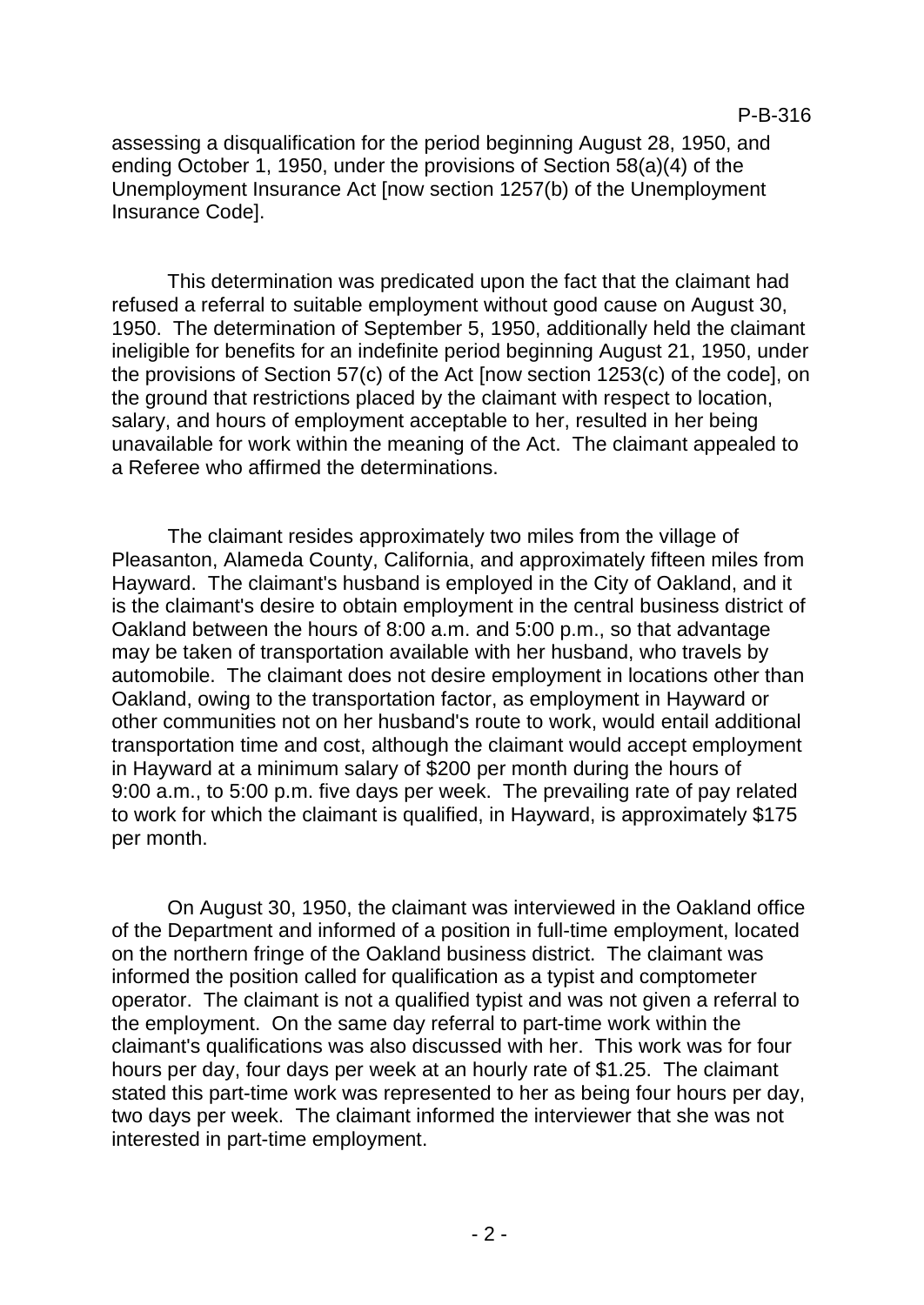Subsequent to the filing of the claim in June, 1950, the claimant contacted two Oakland employers, where she was formerly employed, and registered with several private agencies, in addition to the public employment service. There has been no action on her part to secure employment in Pleasanton, Hayward, or any other communities within reasonable commuting distance from her home. Public transportation is available from Pleasanton, which claimant could utilize to reach such points, and in addition, private transportation, other than that used by her husband, is also available to the claimant.

## REASON FOR DECISION

To be considered available for work, a claimant must be ready, willing and able to accept suitable employment in his usual occupation or in an occupation for which he is reasonably fitted by training and experience. Limitations and restrictions which materially reduce the possibilities of obtaining employment render the claimant not available for work as required by the Unemployment Insurance Act (Benefit Decision. No. 5484-12754).

In the instant case the claimant informed the Department that she would only accept work in the central business district of Oakland between the hours of 8:00 a.m. and 5:00 p.m., in order that she could ride with her husband. While this factor alone is not conclusive in determining the claimant's availability, when it is considered together with the facts that she has been unemployed for more than eighteen months, her unavailability for work at the prevailing wage scale in the communities close to her home and her negligible search for work in the area acceptable to her, it supports a conclusion that the claimant is not genuinely in a labor market. We conclude that the claimant has not been available for work during the period involved herein as required by Section 57(c) of the Act [now section 1253(c) of the code], since her restrictions had the effect of materially reducing her prospects of prompt reemployment.

The full-time position discussed with the claimant on August 30, 1950, was not suitable work since it required typing and the claimant is not a qualified typist. However, the part-time position to which referral was available to the claimant was in the locality designated as acceptable to her and was work for which she was qualified. Although the full details of the employment were not discussed with the claimant, since the claimant refused to consider the work without inquiring into such details, we are of the opinion that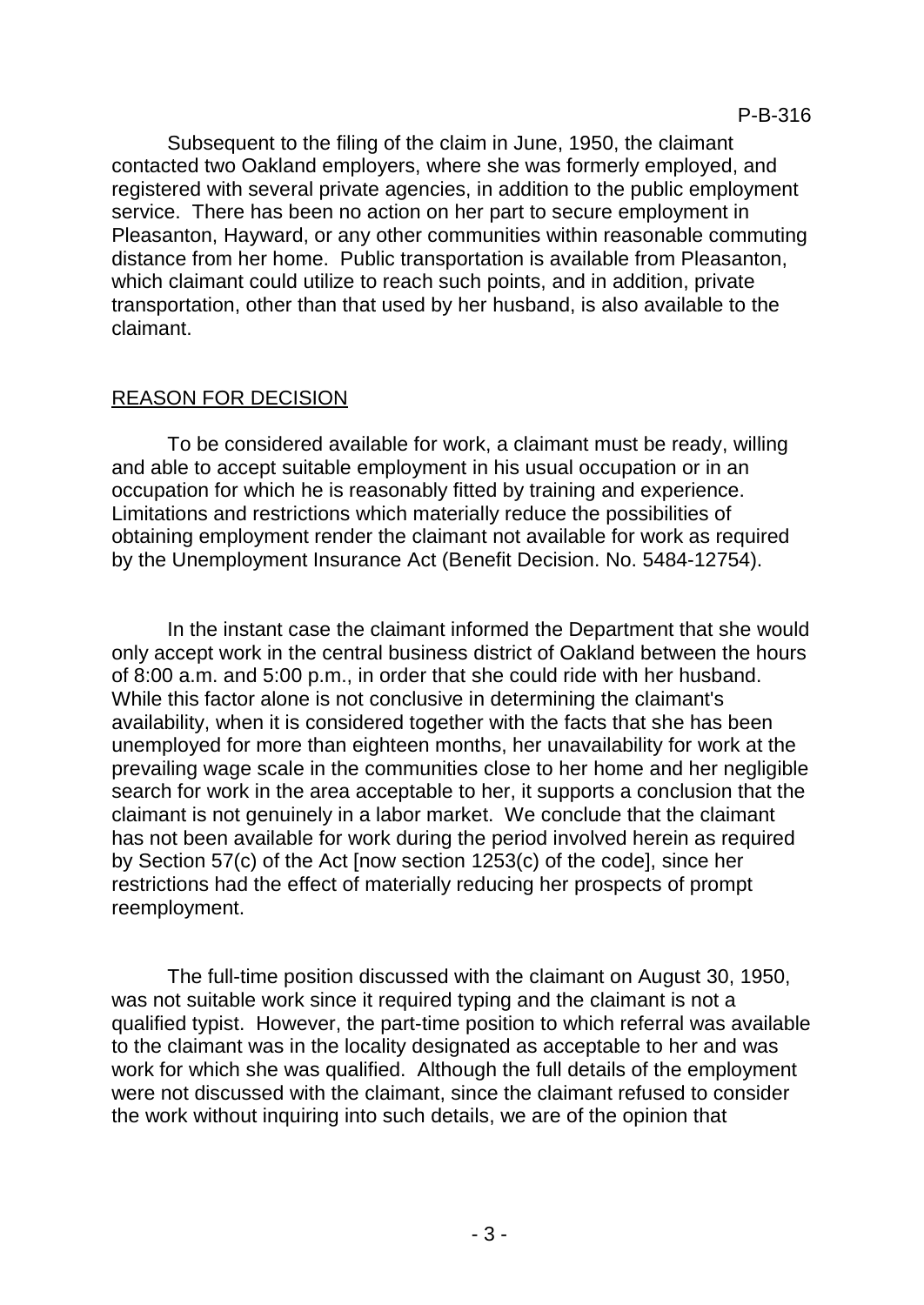the claimant reasonably should have investigated the potential employment to ascertain whether suitable arrangement could be made with respect to the hours of employment.

The instant case is readily distinguishable from Benefit Decisions Nos. 3770-5958 and 4993-10319 wherein this Appeals Board considered refusals of part-time work. In Benefit Decision No. 3770-5958, the claimant had been unemployed for approximately six weeks. The part-time employment which the claimant refused was for three and one-half hours a day, two days a week, at a total weekly wage of \$4.20 prior to deductions. Under those circumstances we held that the offered employment was not suitable and that the claimant had good cause for his refusal. The claimant in the latter of the cited cases had been employed on a full-time basis for approximately eighteen months. His employer reduced his work week to three days with a substantial decrease in wages. We held that the claimant had good cause for leaving this work. Thereafter the same employer offered the claimant the same work he had previously performed full time on a two day per week basis at a salary proportionate with his reduced hours of work. We held the claimant had good cause for refusing the offered employment under Section 13(a) of the Unemployment Insurance Act [now sections 1258-1259 of the code]. The claimant herein had been unemployed for approximately eighteen months and placed restrictions upon her availability which removed her from a substantial portion of the labor market. Since the offered work met all her requirements except as to the number of hours per week she would work it was incumbent upon the claimant, in view of her extended unemployment, to make every effort to secure this work and to search for acceptable full-time work during her off hours. Upon consideration of all the circumstances we conclude that the part-time work discussed with the claimant on August 30, 1950, was suitable work within the meaning and intent of Section 13(a) of the Unemployment Insurance Act [now sections 1258-1259 of the code]. Her refusal to consider this part-time position is held to have been without good cause and the claimant is subject to disqualification under Section 58(a)(4) of the Act [now section 1257(b) of the code] for the maximum period provided in Section 58(b) [now section 1260 of the code].

The claimant having been held unavailable for work under Section 57(c) of the Act [now section 1253(c) of the code], she cannot meet the requirements of Section 58(b) [now section 1260 of the code] so as to satisfy the disqualification under Section 58(a)(4) [now section 1257(b)] until such time as she is again available for work within the meaning of Section 57(c) of the Act [now section 1253(c) of the code].